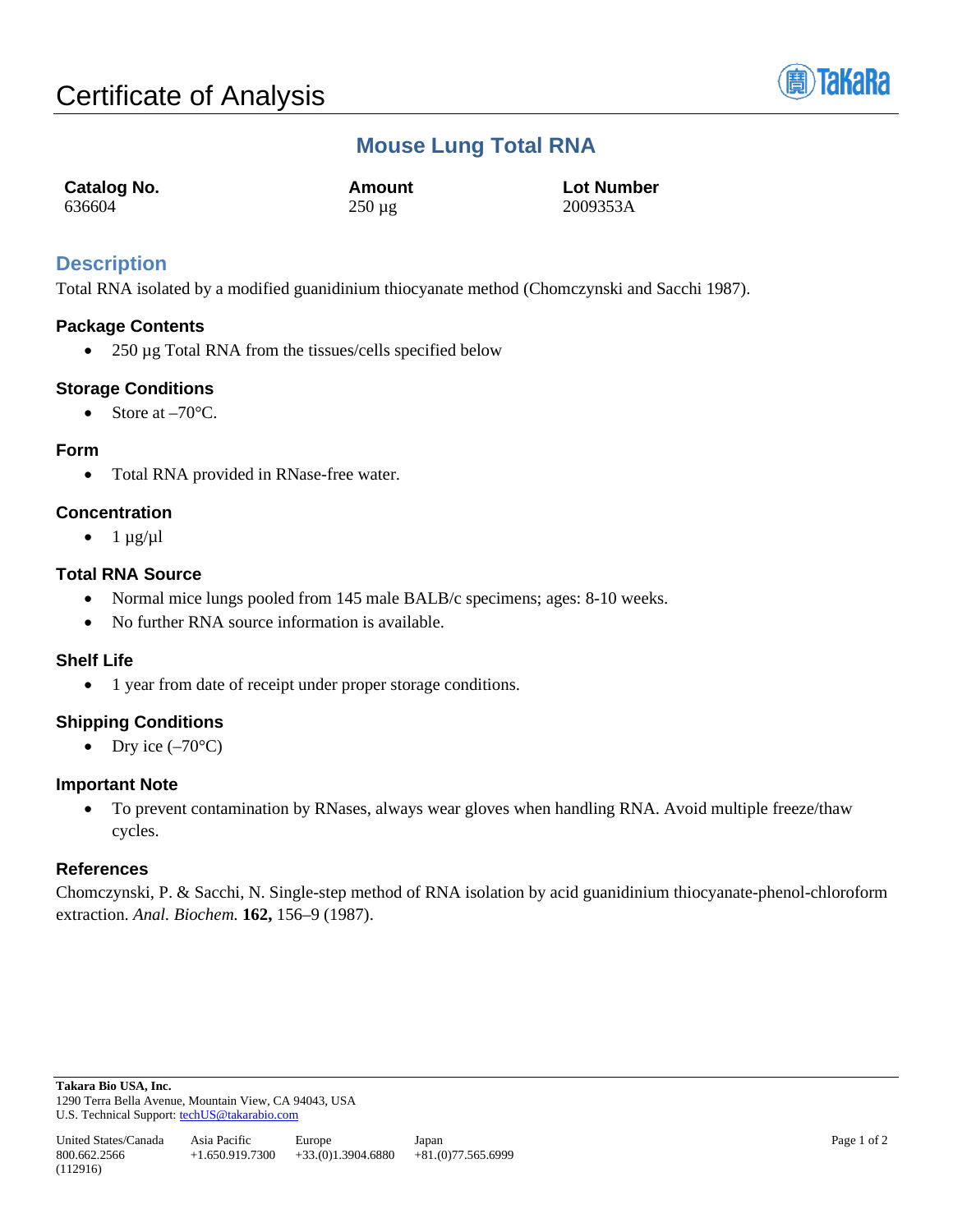Mouse Lung Total RNA

## **Quality Control Data**

This lot of total RNA was analyzed by capillary electrophoresis (CE) using an Agilent 2100 Bioanalyzer. The actual electropherogram trace for this RNA is provided below. RNA concentration and purity were evaluated by UV spectrophotometry.

Both the area ratio of the 28S/18S rRNA peaks, and the proportion (relative percentage) of these two peak areas to the total area under the electropherogram provide reliable quantitative estimates of RNA integrity. For both of these criteria, this sample meets or exceeds our standards for high-quality total RNA.



It is certified that this product meets the above specifications, as reviewed and approved by the Quality Department.